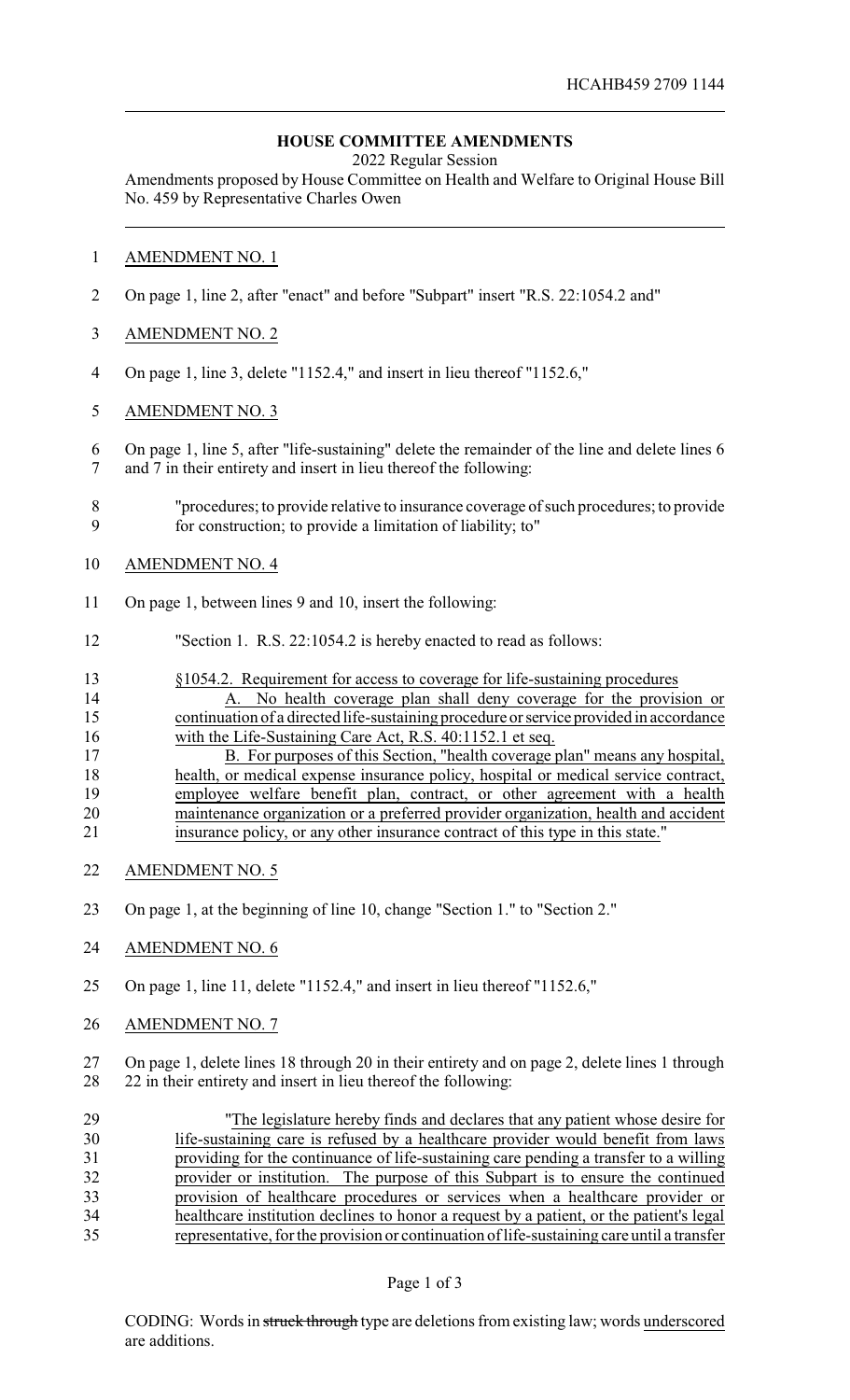- can be effected, and to make reasonable efforts to assist in the transfer of the patient to a willing provider or institution."
- AMENDMENT NO. 8
- On page 3, delete lines 8 through 13 and insert in lieu thereof the following:
- "(3) "Legal representative" means a person authorized by Louisiana law to consent to medical treatment on behalf of the patient.
- (4) "Life-sustaining procedure"means anymedical procedure or intervention which, in reasonable medical judgment, has the possibility of sustaining the life of 9 the patient."
- AMENDMENT NO. 9
- On page 3, line 14, after "§1152.4." delete the remainder of the line and insert in lieu thereof "Provision of life-sustaining procedures"
- AMENDMENT NO. 10

14 On page 3, line 16, after "withdrawal of" delete the remainder of the line and delete line 17

- in its entirety and at the beginning of line 18 delete "a patient," and insert in lieu thereof "a
- 16 life-sustaining procedure,"
- AMENDMENT NO. 11
- On page 3, at the end of line 19, change "care." to "procedure."
- AMENDMENT NO. 12
- On page 3, delete lines 20 through 27 in their entirety and insert in lieu thereof the following:
- "B. A healthcare provider or healthcare institution that is unwilling to 22 provide a directed life-sustaining procedure pursuant to Subsection A of this Section<br>23 may transfer the patient to another healthcare provider or healthcare institution 23 may transfer the patient to another healthcare provider or healthcare institution<br>24 canable of and willing to provide the procedure Upon the identification of a canable 24 capable of and willing to provide the procedure. Upon the identification of a capable<br>25 and willing healthcare provider or healthcare institution by the patient or his legal and willing healthcare provider or healthcare institution by the patient or his legal 26 representative, the unwilling healthcare provider or healthcare institution shall make<br>27 a reasonable and good faith attempt to transfer the patient to the willing healthcare a reasonable and good faith attempt to transfer the patient to the willing healthcare provider or healthcare institution identified by the patient or his legal representative. 29 However, the unwilling healthcare provider or healthcare institution shall make a 30 good faith effort to ensure the provision or continuation of the directed good faith effort to ensure the provision or continuation of the directed life-sustaining procedure. Any transfer of a patient pursuant to the provisions of this Subsection shall be conducted promptly upon agreement by the receiving healthcare provider or healthcare institution to admit the patient. C. In any instance in which the services provided to a patient for the provision or continuation of a directed life-sustaining procedure are not covered by any public or private health insurance coverage, payment for the services provided
- in accordance with this Subpart shall remain the obligation of the patient.
- §1152.5. Advance directives and other declarations and orders not affected Nothing in this Subpart shall be construed to supersede a properly signed and executed living will, advance directive, declaration concerning life-sustaining procedures, or physician order for scope of treatment form prepared in accordance with Subpart A, B, or C of this Part or any other applicable provisions of law.
- §1152.6. Limitation of liability